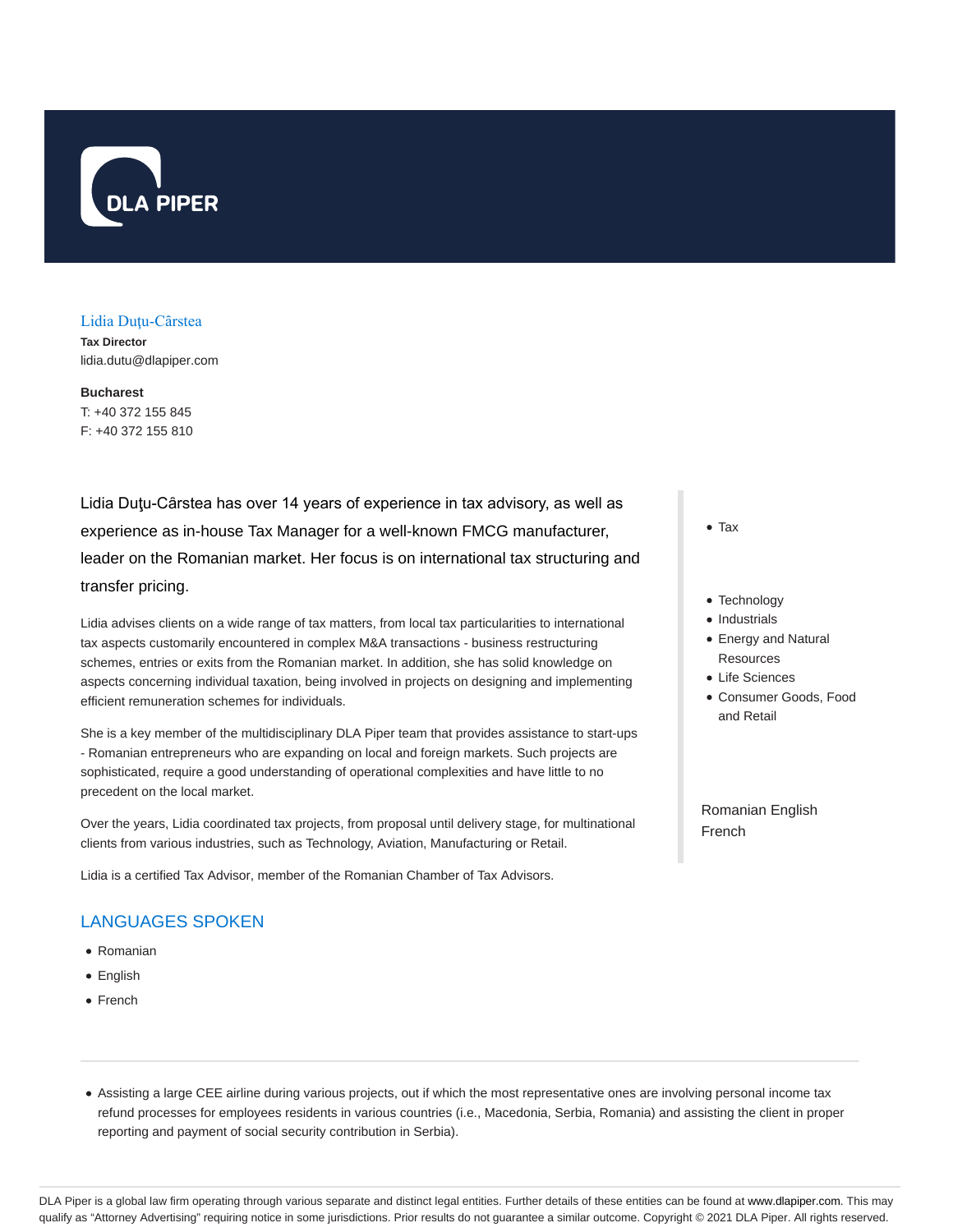- Assisting and representing a design and consultancy company in relation to (i) identifying the level of the risk generated by not declaring and paying fiscal obligations (salary income tax and social security contributions) due for the activity carried out in Romania by a non-resident employee, during a period which neither the company nor the employee were registered for tax purposes in Romania, (ii) liaising with the tax authorities in order to agree over a procedure to register for tax purposes the non-resident employee, for him to be able to declare and pay all the outstanding tax liabilities, (iii) monitoring the entire process in order for the fiscal vector of the taxpayer to be created correctly and all the payments to be correctly allocated, (iv) application of certain tax incentive (fiscal amnesty for cancelling accessories).
- Assisted an international electric car manufacturer to identify what are the most suitable taxation regimes applicable for its business structure and activity to be performed as well as representing the client during the registration processes (income tax and VAT) in front of the Romanian authorities.
- Assisted a pharmaceutical producer in its intention to optimise his Romanian structure and implement a merger between the local operational entities. Our assistance was represented by preparing the financial part of the merger project and providing assistance in implementing the operation – including advice on accounting documents to be prepared in relation with the merger. Also, we have assisted in fulfilling the formalities in relation with the Romanian tax authorities related to the merger.
- Assisted a major Warranty & Indemnity insurance underwriter with the assessment of the initial tax advisor involved in the due diligence exercise, which identified an increased risk of additional VAT liabilities in relation with the Romanian portfolio. After conducting a complex assessment of the matters – both from a tax and regulatory perspective – we have reached the conclusion that the opinion of KPMG Romania was not substantiated and assisted the client in drafting the wording of the tax policy.
- Assisting one of the major energy suppliers in Romania with the analysis of tax aspects (corporate income tax, VAT and property tax) related to an acquisition of renewable energy companies in Romania. The matter was complex as, besides the assets owned by the companies to be acquired (Targets), there were additional assets crucial for carrying out the renewable energy business, but owned by the Targets' shareholders and other natural persons. Thus, our analysis needed to consider the impact of taking over such additional assets and to assess the options available to achieve a full transfer.
- Assisted the local brand of an Irish agribusiness group, in the merger of three local companies. This was an important step in the structuring of the local activity of the Irish group that we have assisted since they entered the Romanian market through two acquisitions. Our assistance covered the design of the merger strategy and establishing the most suitable method to perform such process.
- Advising a large developer of renewable energy projects to set-up their presence in Romania, through the establishment of a Romanian branch, hiring a local team and looking at further expansion. We assist the client in all related matters for the setting-up of the Romanian presence, including in terms of corporate presence, financing, tax, employment and regulatory advise.
- Assisted a world's large maker of pants, noted especially for its blue denim jean, on virtually all complex employment implications related to its entry on the Romanian market. We have advised both during and in the post-acquisition phase on a full spectrum employment specific implications, including employment documentation.

### **CREDENTIALS**

## Prior Experience

- May 2019 present: DLA Piper Romania, Tax Director
- September 2018 April 2019: DLA Piper Romania, Tax Senior Manager
- October 2017 August 2018: Soft drinks international manufacturer, Tax Manager
- May 2016 September 2017: DLA Piper Romania, Tax Senior Manager
- March 2013 April 2016: DLA Piper Romania, Tax Manager
- September 2012 February 2013: International advisory firm, Tax Manager
- February 2011 September 2012: International advisory, Senior Tax Consultant
- April 2010 February 2011: International advisory, Senior Tax Consultant
- September 2007 April 2010: International advisory, Senior Tax Consultant

### **Education**